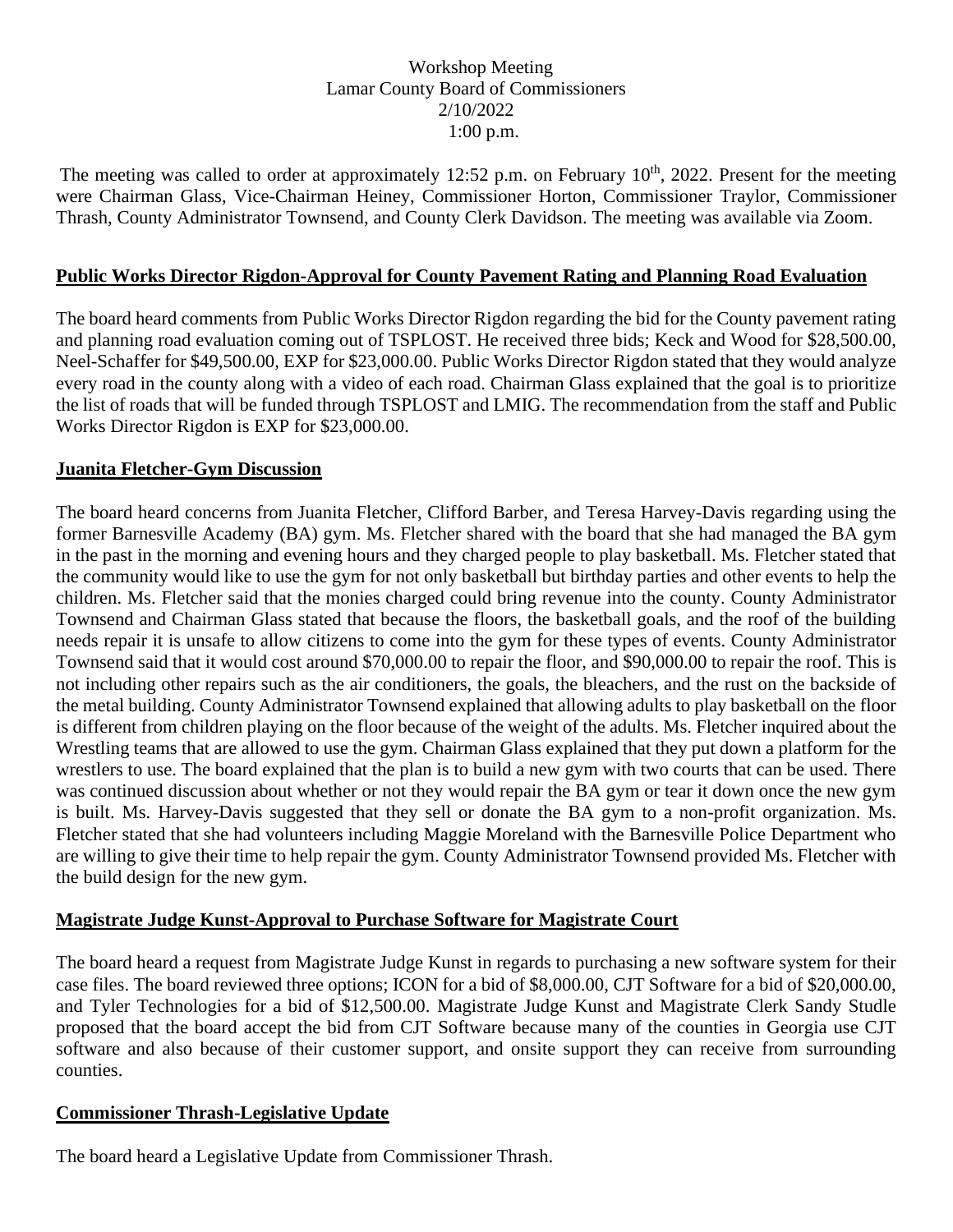- i. HB855 relates to workers' compensation and allows for a coverage for first responders for posttraumatic stress disorder arising in the course of employment.
- ii. SB350 relates to elections and primaries generally, so as to authorize the General Assembly to provide by local legislation for nonpartisan elections for any county offices; to provide procedures for such nonpartisan general elections; and for other purposes.
- iii. HB75 relates to general provisions regarding ad valorem taxation of property, to change certain requirements relating to advertising and notice requirements pertaining to millage rate adoption; to change certain provisions relating to acceptance of a tax digest.
- iv. HB997 relates to property tax exemptions, so as to provide for a state-wide exemption from all ad valorem taxes for timber equipment and timber products held by timber producers; to provide for a referendum.
- v. SB325 relates to elections and primaries, to remove provisions relating to absentee ballot drop boxes.
- vi. HB726 relates to elections and primaries generally, to provide for the ability of the judge of the probate court to cease acting as superintendent of elections; to provide for the creation of a board of elections and the selection and appointment of members to take the place of the judge of the probate court; to provide for the qualification, terms, and removal of members; to provide for oaths and privileges; to provide for meetings, procedures, and vacancies; to relieve the judge of the probate court of certain powers and duties with regard to elections and to provide for the transfer of functions to the newly created board; to provide for certain expenditures of public funds; to provide for compensation of members of the board and personnel; to provide for offices and equipment; to provide for the board's performance of certain functions and duties for certain municipalities.
- vii. Commissioner Thrash said there have been additional retirement discussions for Probate Judges and Sheriff's Offices receiving supplements for every Court that they represent.

# **Planning and Community Development Director Buice- Paid Hunts in Agriculture, Large and Small Scale Agritourism**

The board heard from Planning and Community Development Director Buice regarding Paid Hunts in Agriculture, and Small and Large Scale Agritourism. The consequence of the updated zoning regulations that went into effect on January 1, 2021, is a change in how paid hunting events are categorized. In prior rules, only deer camps (including campers) were addressed as a special exception in AR. Current rules are as follows:

- i. Hunting/Deer Camps: permitted in AR with a maximum of one hunter per twenty acres.
- ii. Paid hunting/fishing: permitted in AR under small-scale agritourism with a cap of twenty-five people.
- iii. Paid hunting/fishing; special exception in AR under large-scale agritourism for events over twenty-five people.

The board discussed the number of people that could be at events such as hunting and fishing, quail, and pheasant shoots. Currently, Planning and Community Development Director Buice has an open code enforcement regarding complaints about traffic during a hunt. The board agreed to continue this discussion in a Special Called Workshop Meeting within the month of February.

## **Ameripro EMS Presentation**

The board heard comments from AmeriPro EMS; Suhas Uppalapit, President and CEO of AmeriPro EMS, Larry Richardson, Executive Vice President, and Marvin McLellan, COO regarding an amendment to the original contract related to communication infrastructure. Mr. Richardson explained that this relates to how the Fire Department and the Sheriff's Office communicates with the ambulances and the security of the infrastructure. Community Ambulance bought the communication infrastructure from Upson Regional Hospital many years ago so they have had to look at how to rebuild this asset and put it into place. Their plan was to utilize some of the facilities in Upson County, which would have supported both counties. That plan was unsustainable because their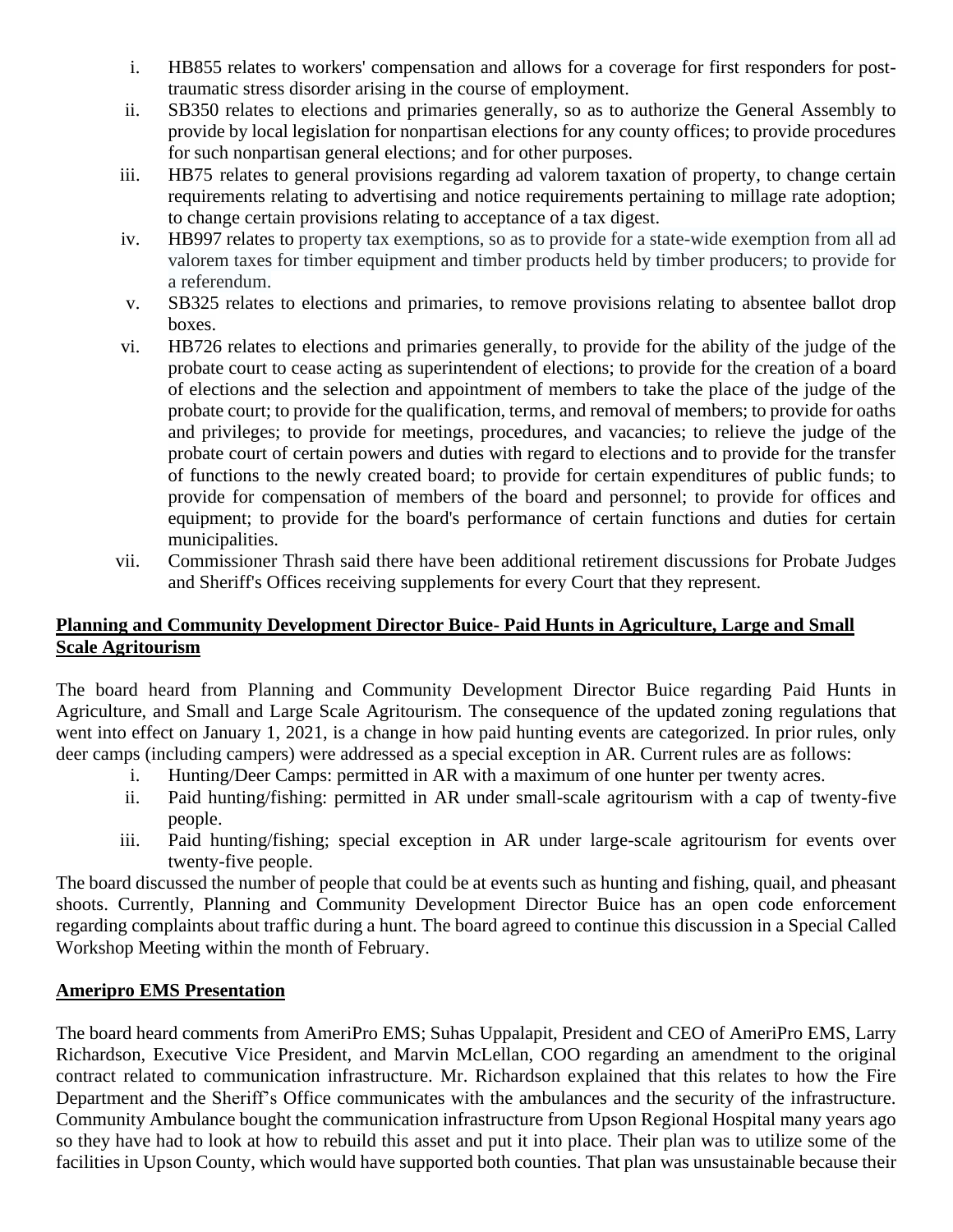fire stations are all volunteer and they do not have internet therefore they do not have enough facilities to run an effective ambulance service. The one facility that could have helped is the Hugo Star Fire Station in Upson County but it is owned by the Upson Regional Hospital. A fair market assessed value on that facility has not been done in over six to eight years. Mr. Richardson stated that they did not account for all of these things and they need a plan as to how they can move forward. He said that they had also discussed with Fire Chief Matthews an issue with payroll. He said that when they came into this, they thought, in regards to payroll, that they were at the highest level of services with keeping the senior paramedics however Community Ambulance inflated the wages because of so many people were leaving because of the COVID vaccine mandate. So, in order to retain those employees, they had to go with the highest level of pay and this was in excess to what AmeriPro EMS pays and what they have as a normal market analysis. They did not know this fact about the payroll because they had no access to Community Ambulance employees. Mr. Russell said that there is one paramedic for every four jobs in the State of Georgia and one of their competitors is offering a \$22,000.00 sign-on bonus and \$65,000.00 a year which is significantly below what AmeriPro EMS is paying including their bonus structure. Mr. Russell said that one of their biggest competitors is Henry County and they want to be extremely pragmatic going into this agreement because the reason there have been failures in the past is because the project was completely underfunded. He said that they were using one resource for 911, interfacility and discharges from the hospital, and taking patients from the local hospital to Macon, Georgia, and when you do this, it takes the capacity out of the 911 system and you do not have ambulances to respond. Mr. Uppalapit said that they are not using that model for the 911 system and this is where the cost is going to go up. Mr. Russell said that he does not want to send his ambulance crew out there for a psychiatric patient and then they are not able to talk to Police officers when their crew is getting assaulted or if an officer gets shot and they cannot talk to 911 because they do not know where he is. The communication infrastructure is vital but it will take a lot of time to build it and there are grants that they can apply for to help with the cost but on the beginning side of this they cannot take an unforeseen loss. Mr. Russell said that there is also an encryption issue with the communication infrastructure as well which puts the County and AmeriPro EMS at liability.

#### **Recess Workshop Meeting**

Commissioner Thrash made a motion to recess the Workshop Meeting at approximately 2:55 p.m. to take a tour of one of the new ambulances. Commissioner Horton seconded the motion. The motion passed unanimously. The board resumed the Workshop meeting approximately 20 minutes later.

#### **Major Subdivision Discussion**

Chairman Glass stated that this will be a first reading. He explained that the City is getting serious about its sewer capacity and they may not be able to approve any more subdivisions. The board reviewed the Ordinance 2022-01 First Reading Appendix A, Lamar County Development Ordinance Amendments. Vice-Chairman Heiney said that this was different from what they had originally planned. He said that the idea was to have a core around the cities and within that core you could have high-density subdivisions which is called a circle or bubble. Outside the city limits would be 5-acre zoning. Planning and Community Development Director Buice addressed the board and stated that she was looking at the recommendation from the Planning and Zoning board. Chairman Glass said that his rational was that it was not just about having water but having the services such as Fire and Ambulance, and Sheriff patrolling. Vice-Chairman Heiney said he was present for the Planning and Zoning meeting and they were concerned about the restrictiveness for the developers. The original idea was to preserve the rural area of the county. Commissioner Thrash said that needed to comply with the Affordable Housing Authority. Vice-Chairman Heiney said that we are getting more and more traffic and density in population in the county and questioned how much the Law Enforcement, Fire and EMS services that they could handle. The idea is to concentrate the growth within the city limits. Commissioner Horton said that this will give the younger generation opportunities while controlling the County so that it does not turn into Henry County. Vice-Chairman Heiney said that there are still places that could be built in the City. Planning and Community Development Director Buice said that there is still a lot of vacant developable land. The point of location is the County Courthouse and the City Hall in Milner and that is where you start the measurement for the boundary.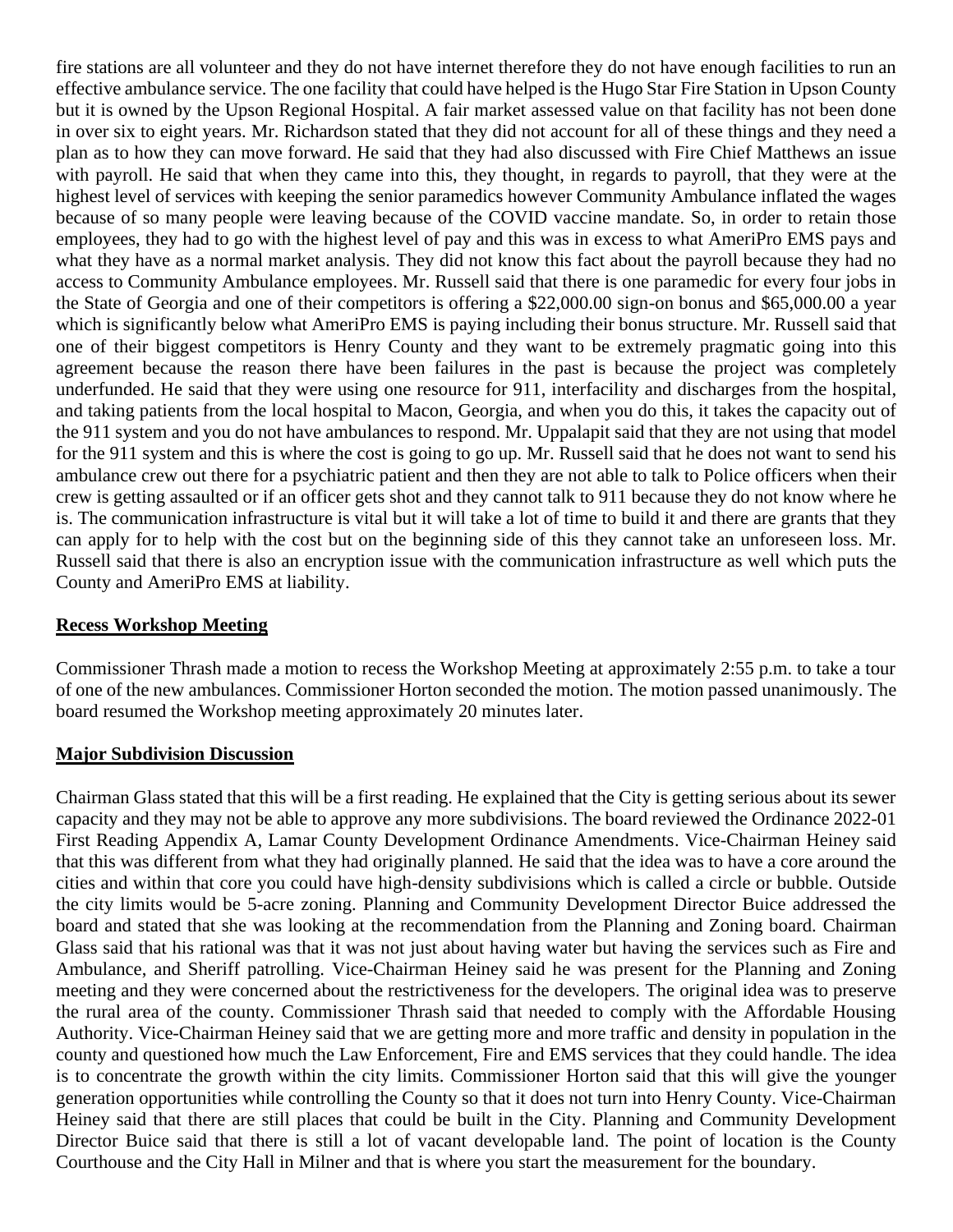The board discussed having an 1800 square ft. minimum requirement outside the circle/bubble compared to an 800 square ft. minimum. Chairman Glass noted that an 800 square ft. home is not going to generate much revenue. Planning and Community Development Director Buice said that anything that is developed outside of the circle will not have to be rezoned and will most likely stay agriculture which usually has a 1400 square ft. minimum. There was a discussion about allowing 2-to-3-acre tracts outside of the circle/bubble. Planning and Community Development Director Buice said that when talking about having 5-acre tracts or more they need to consider things such as side entry garages and staggered setbacks. There was a discussion about allowing side-entrance garages within a 1-acre subdivision. The board discussed having the following requirements: an additional twenty-five (25) percent (accumulative total of fifty (50) or more percent) must be reserved for homes of at least one thousand eight hundred (1,800) square feet. The third twenty-five (25) percent must be at least one thousand six hundred (1,600) square feet. The remainder must be at least equal to or greater than the minimum allowed in that applicable zoning district. Properties zoned R3 and R4 are exempt from this requirement because they require sewer. In all major subdivisions, the developer must provide for a minimum of six different homes styles. Mirrored or reversed floor plans and exterior finishes will not be considered a different style. All developments must leave or provide a natural tree buffer of at least 10' to 25' along all property lines of the original undeveloped tract. The maintenance of this buffer will be the responsibility of the future property owner of the individual lot and is required in perpetuity unless a variance is granted.

# **County Administrator Townsend-Personnel Policy Updates**

- i. Changes to PTO Policy for Attendance and Leave
- ii. Tobacco, Smoke, and Vape-Free Workplace

The board tabled the Personnel Policy updates until the Department Heads and Constitutional Officers can review the policies.

# **Regular Meeting Discussion**

The board reviewed the Regular Business Meeting agenda.

- 1. Call to Order
- 2. Pledge of Allegiance
- 3. The board heard that Frank Abbott is giving the invocation
- 4. Approval of Agenda
- 5. Minutes Approval
	- i. Workshop Meeting-January 13th, 2022
- ii. Public Hearing Meeting-January18th, 2022
- iii. Regular Business Meeting-January 18th, 2022
- 6. Proclamation-Black History Month
- 7. Ordinance 2022-01 First Reading Appendix A, Lamar County Development Ordinance Amendments.
- 8. Resolution 2022-01 Clarification and Change in Conditions to Special Exception Application 2021-02. The board reviewed the changes made that related to buffers and issuance of citations.
	- i. 12. Fencing and buffers, as shown on the attached site plan, shall be maintained on each boundary of the subject property.
	- ii. 15. If 3 citations are received in a year a cease-and-desist order will be issued. The applicant may appeal as provided in Lamar County Code.
- 9. De-Annexation of Powell Place Apartments in the Town of Aldora. Chairman Glass explained that the City of Barnesville Mayor Banks sent him a letter stating that they are planning to de-annex the Powell Place apartments and they expect the Town of Aldora to annex the Powell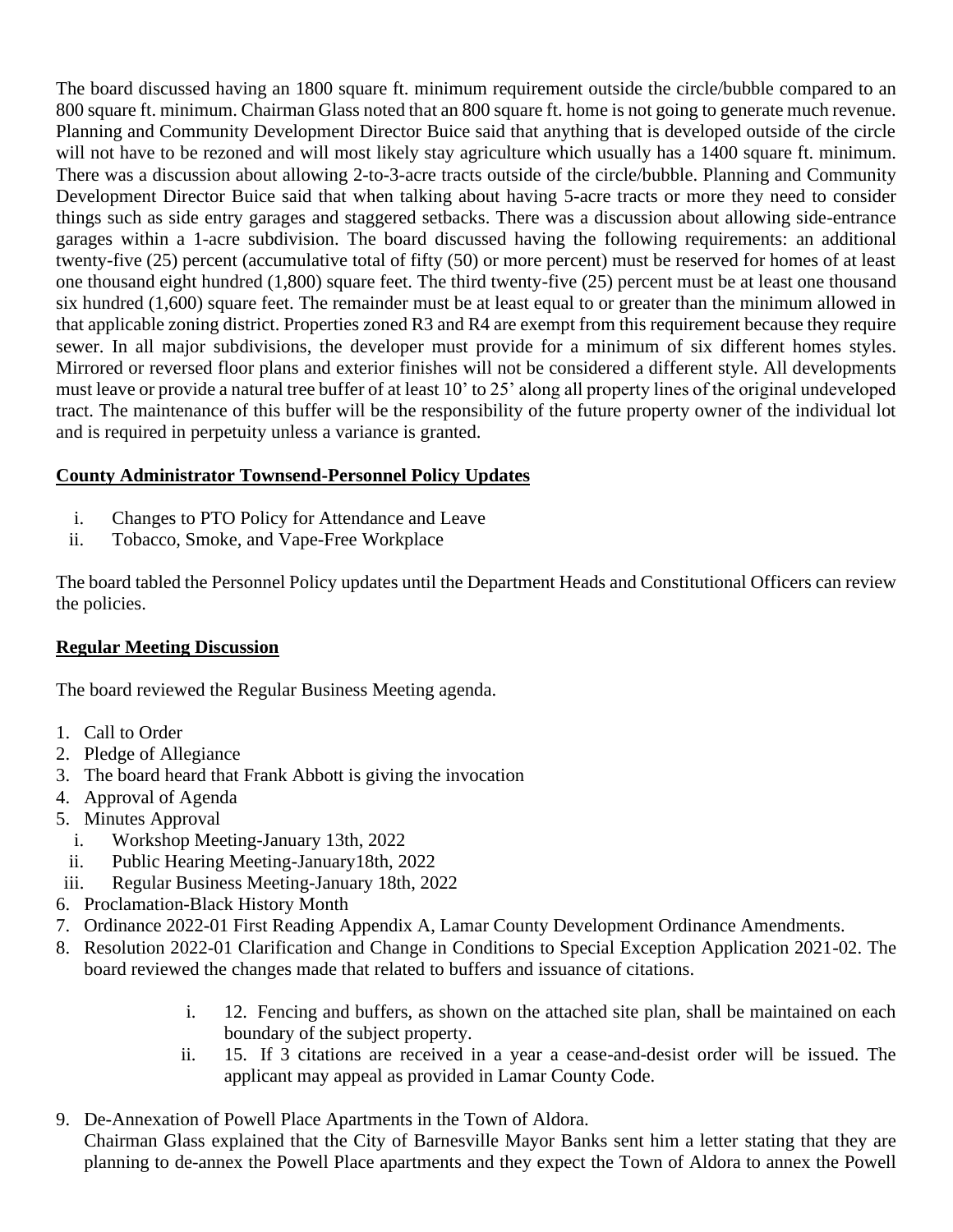Place apartments because Aldora has no population. The Department of Community Affairs (DCA) is telling them that they do not qualify for grants. The Service Delivery Strategy Agreement states that the City of Barnesville provides police protection but if it is a part of Aldora then the Sheriff will provide the protection. The recommendation from Chairman Glass was to approve the de-annexation of the Powell Place Apartments in the Town of Aldora.

- 10. Approval to Purchase Software for Magistrate Court.
- 11. Approval for County Pavement Rating and Planning.
- 12. Tyler Technologies Quote to Update from Incode 9 to Incode 10 Migration.
	- i. Employee Self Service

County Administrator Townsend explained that the Financial Software was purchased back in 2013. The version is Incode 9 and the migration would take the software to Incode 10 which will have additional functions. The quote received from Tyler Tech for the Migration to Incode 10 was \$25,420.00 and the quote received for the Employee Self Service was \$10,400.00.

- 13. Approval for Two Sheriff Vehicles from the Special Local Options Sales Tax. (SPLOST)
	- i. 2022 Ford F-150 Responder Crew Cab
	- ii. 2022 Chevrolet Tahoe PPV
- 14. Surplus a Public Works Vehicle
	- i. 2014 Chevrolet Silverado Truck
	- The animal control truck was involved in an accident and deemed totaled.
- 15. Administrator's Report.
	- i. LOST and SPLOST distribution came in higher than in past months.
	- ii. Hogan and Barnsley Construction are being considered to build the new gym.

# **Round Table Discussion**

Chairman Glass stated that a letter of intent had been sent to the Industrial Development Authority (IDA) in regards to building on Roberta Drive, the jointly owned property between the County and the City of Barnesville.

## **Adjournment**

The board adjourned the meeting to go into executive session for personnel at 4:36 pm. The board came out of executive session at 4:53 p.m. and adjourned the Workshop meeting.

THE LAMAR COUNTY BOARD OF COMMISSIONERS

\_\_\_\_\_\_\_\_\_\_\_\_\_\_\_\_\_\_\_\_\_\_\_\_\_\_\_\_\_\_\_\_\_\_\_\_\_\_\_\_\_\_\_\_

\_\_\_\_\_\_\_\_\_\_\_\_\_\_\_\_\_\_\_\_\_\_\_\_\_\_\_\_\_\_\_\_\_\_\_\_\_\_\_\_\_\_\_\_\_

\_\_\_\_\_\_\_\_\_\_\_\_\_\_\_\_\_\_\_\_\_\_\_\_\_\_\_\_\_\_\_\_\_\_\_\_\_\_\_\_\_\_\_\_\_

\_\_\_\_\_\_\_\_\_\_\_\_\_\_\_\_\_\_\_\_\_\_\_\_\_\_\_\_\_\_\_\_\_\_\_\_\_\_\_\_\_\_\_\_\_

Charles Glass, Chairman

Robert Heiney, Vice-Chairman

Bennie Horton, Commissioner

Ryran Traylor, Commissioner